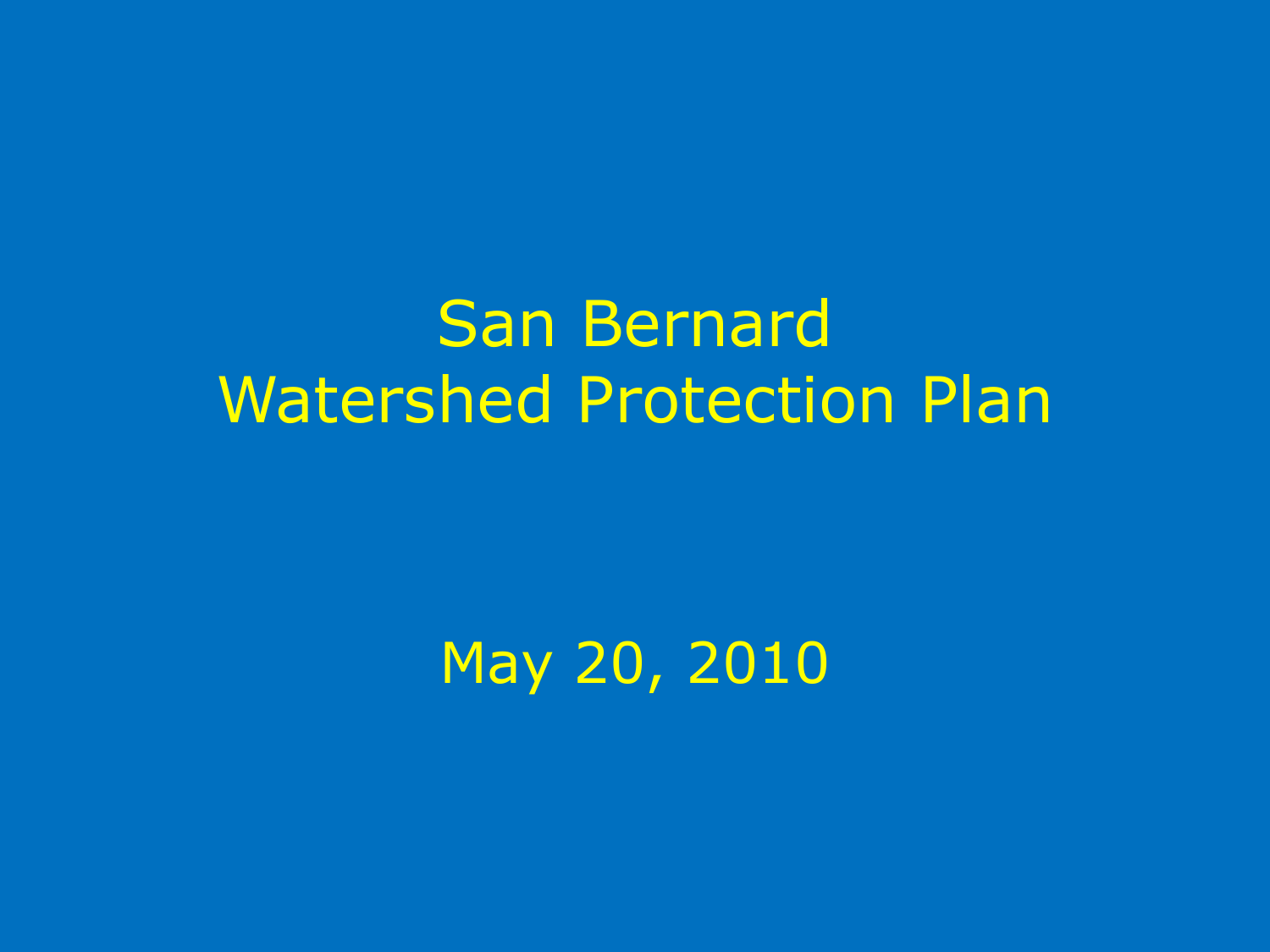## Why use Models?

- Cost
- Faster
- Predictions for the future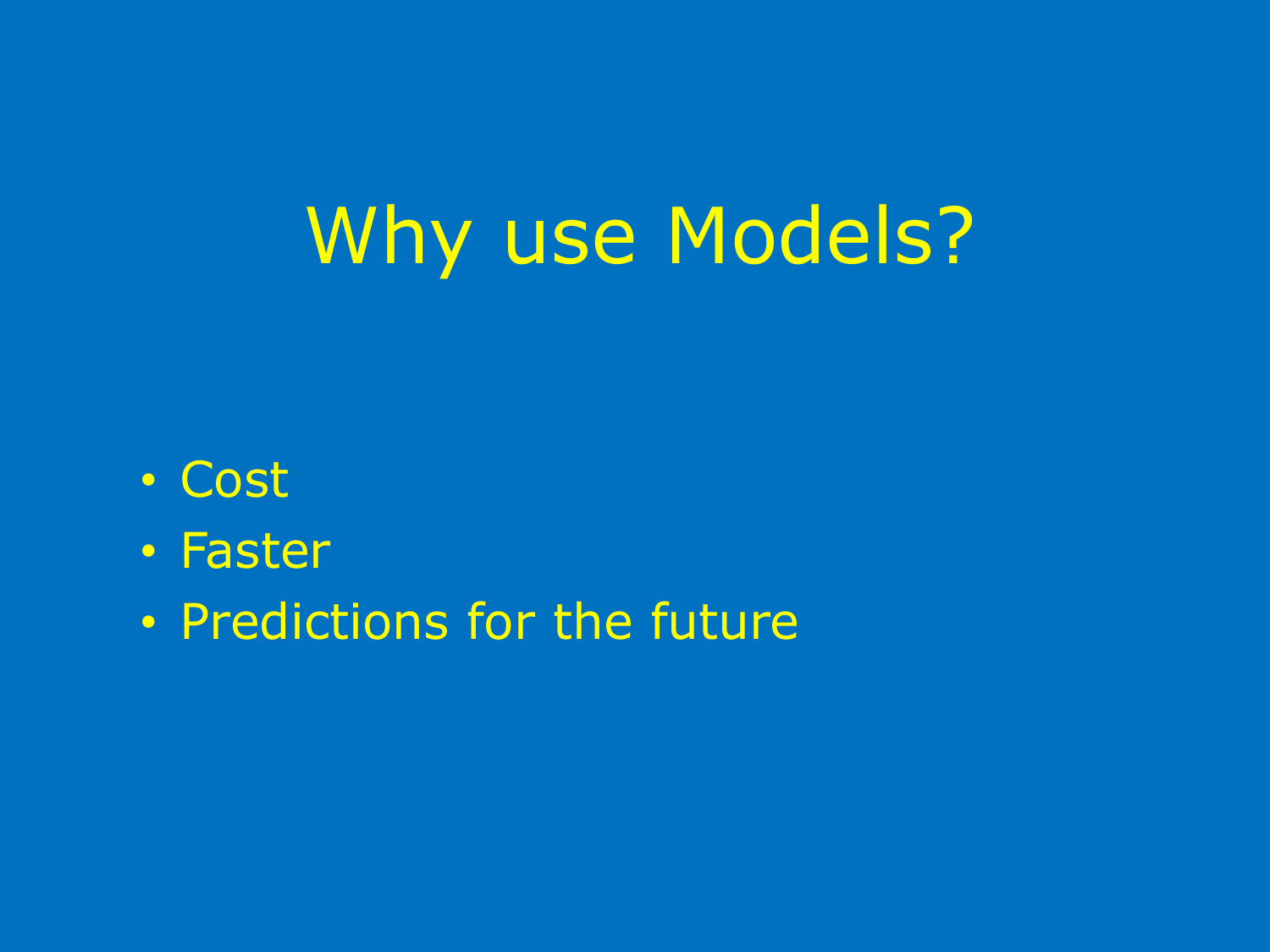## What will the Model tell us?

- Identify the sources and causes of pollution
- Estimate the necessary load reductions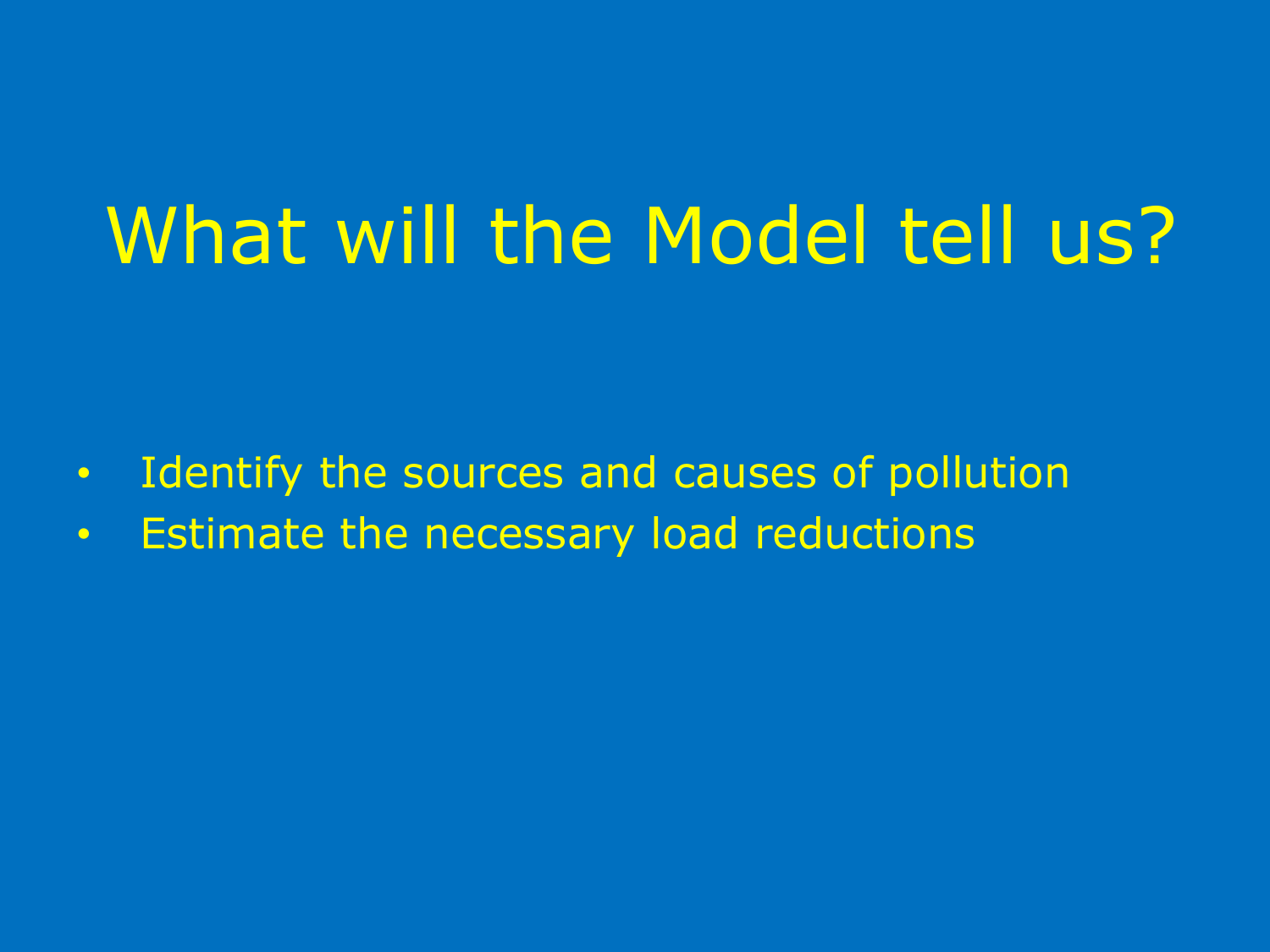#### Create a WPP - Nine Elements of Watershed Protection Plans

- A. Identify the sources and causes of pollution
- B. Estimate the necessary load reductions
- C. Describe Point Source and Non-Point source management measures
- D. Assess the technical and financial assistance needed
- E. Design an informational/ educational component
- F. Develop a schedule of implementation
- G. Set interim measurable milestones for progress
- H. Establish criteria to determine load reductions
- I. Create a monitoring component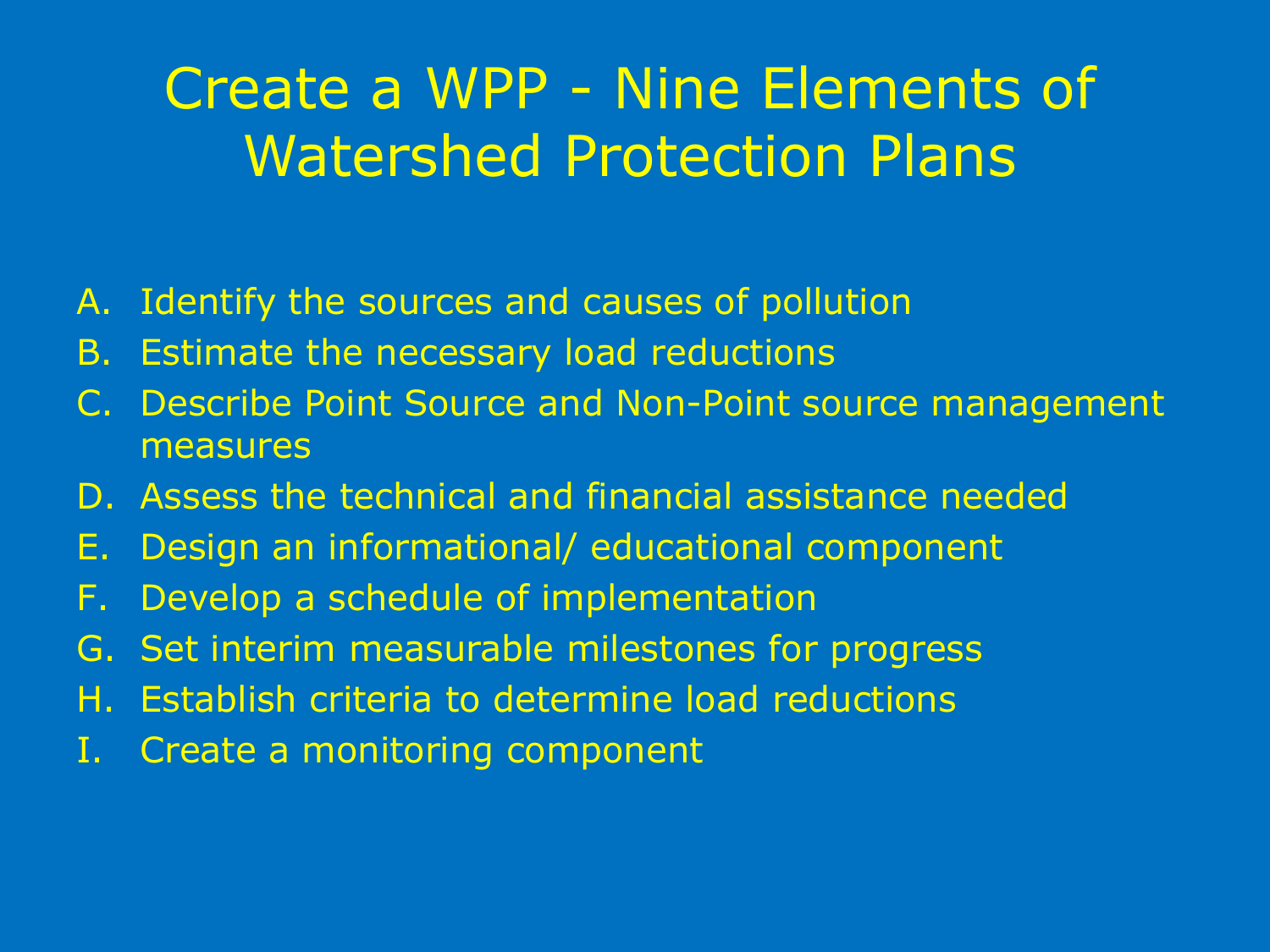# Models under review for the San Bernard Watershed?

- Load Duration Curves
- SELECT
- BLEST
- HSPF
- EPD-RIV1
- SWAT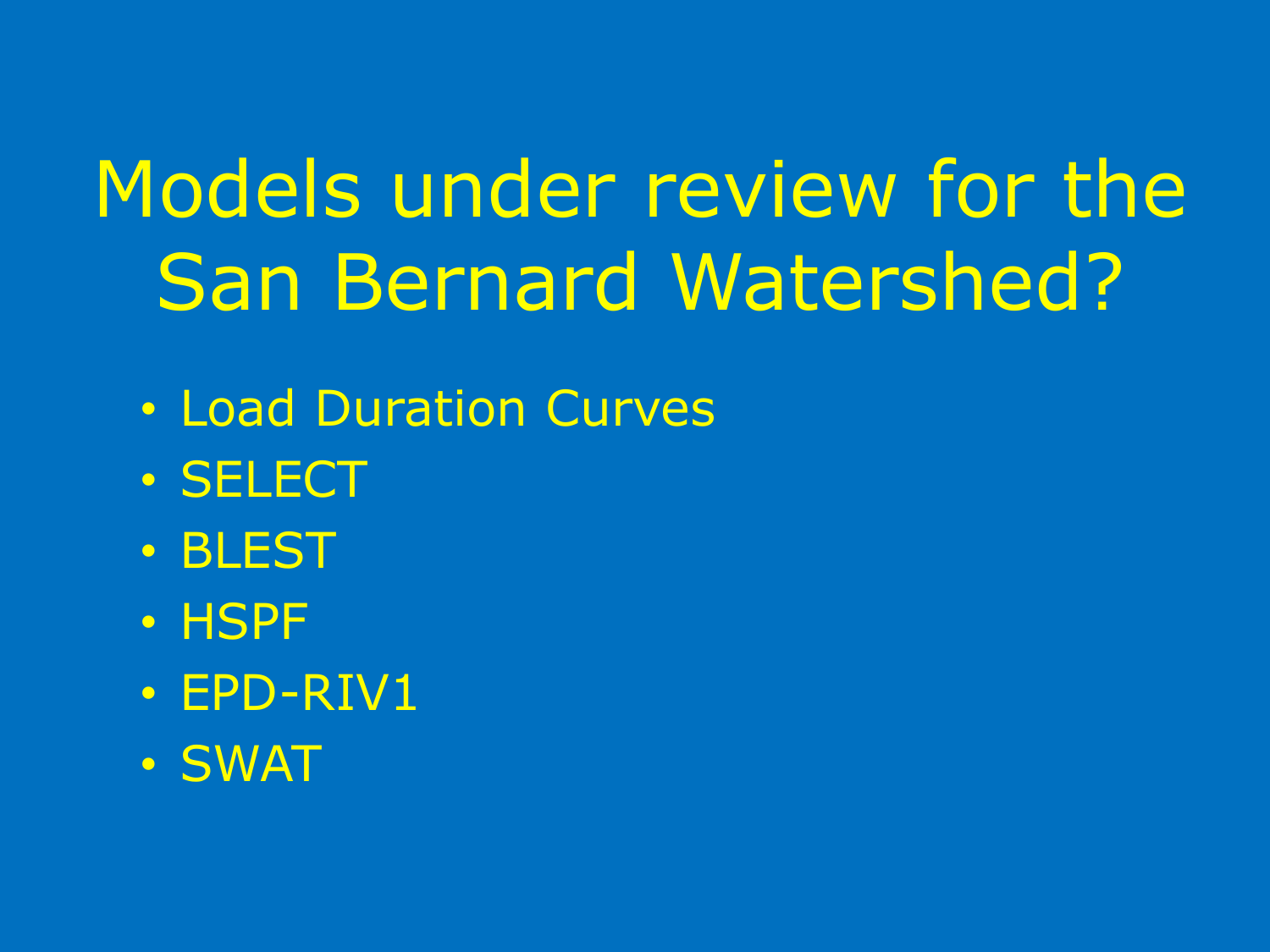## Load Duration Curves

- Easy and Quick to develop and understand
- Extensively used by EPA and TCEQ
- Inexpensive
- Limited information
- Requires flow data
- Will not work for Tidal areas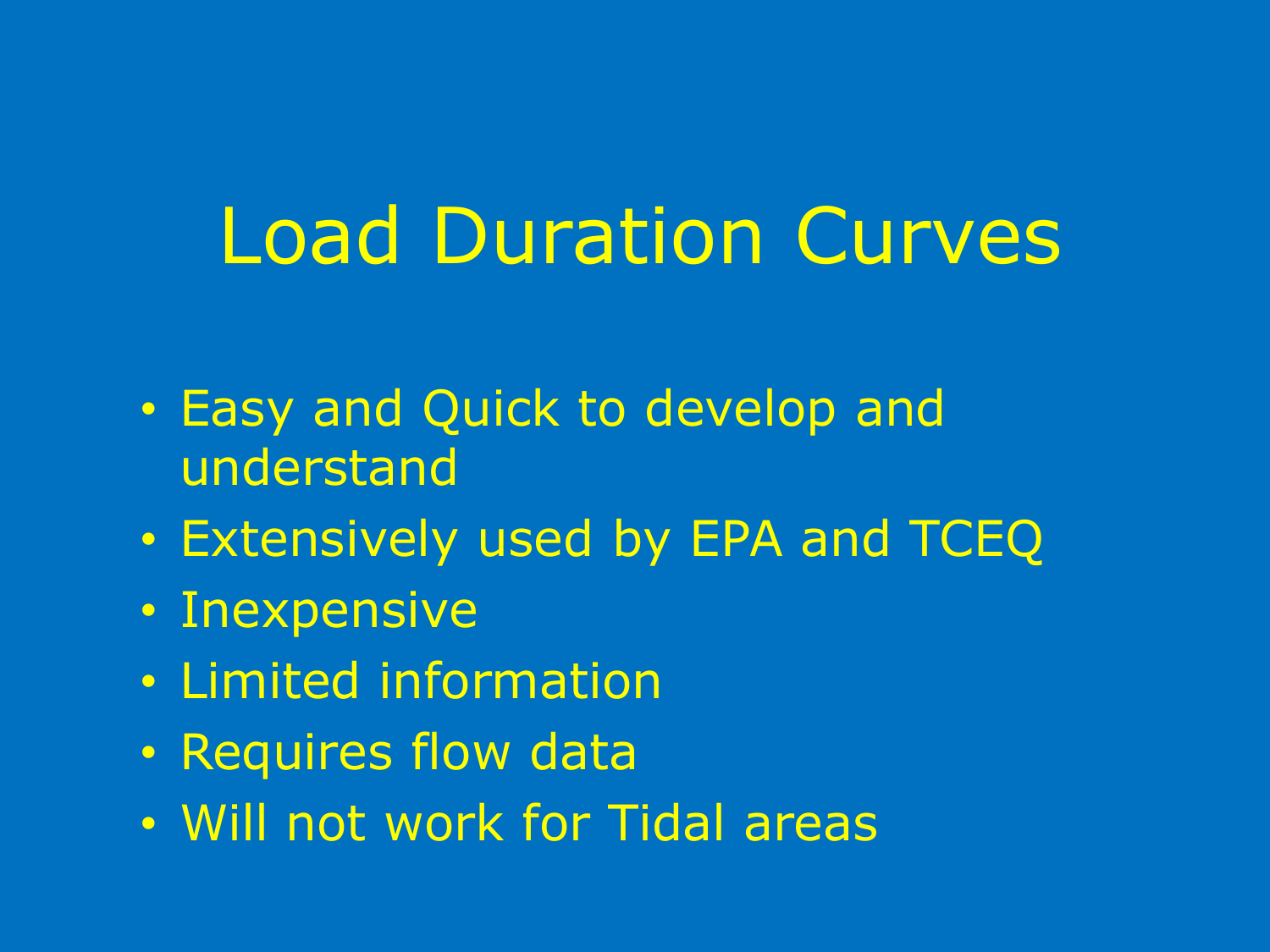## **SELECT**

- Used in similar watersheds, TCEQ/EPA accepted
- Moderately inexpensive with limited support
- Requires flow data
- Limited information
- Requires a "comparison step"
- Will not work for Tidal areas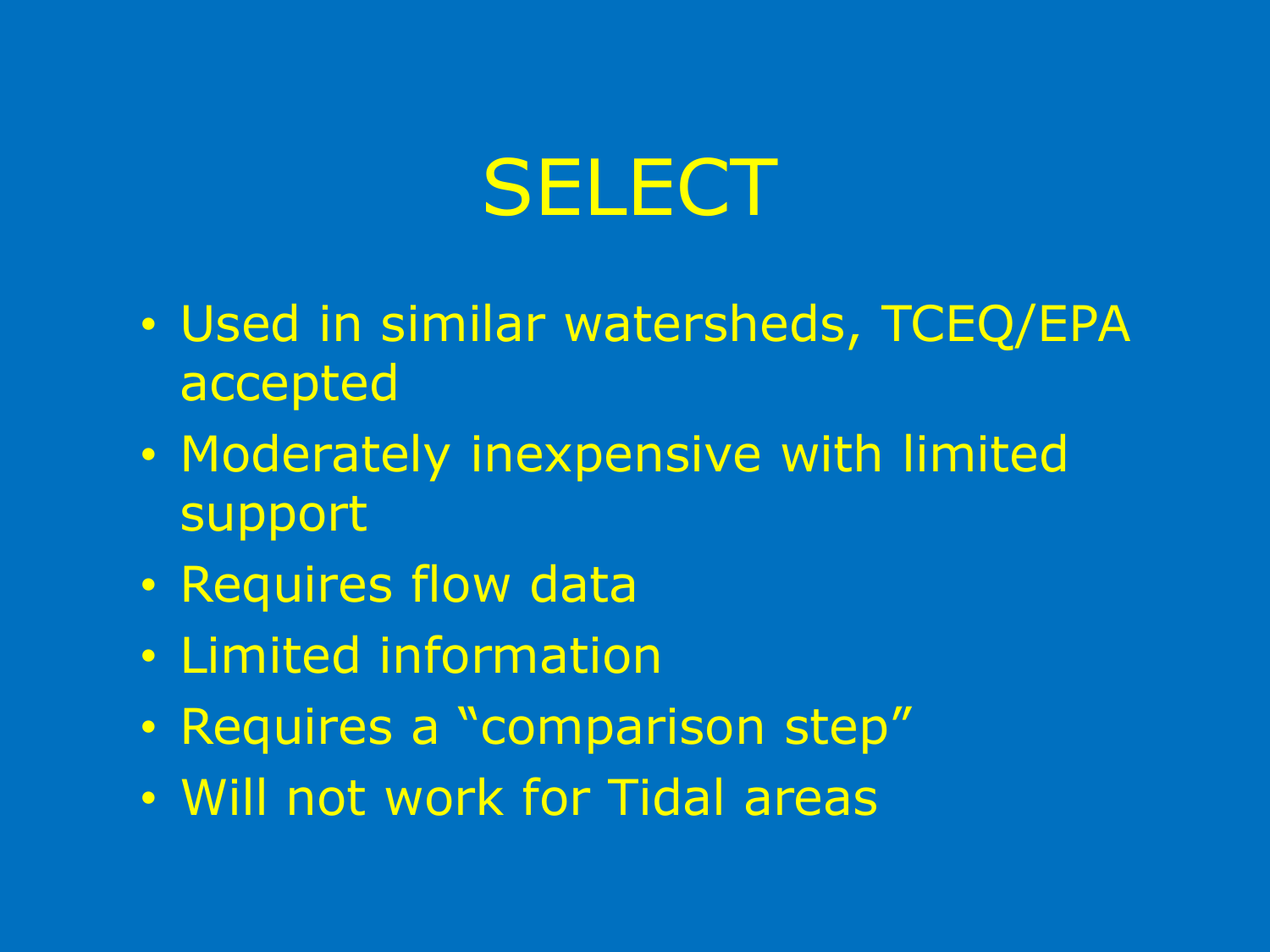#### BLEST

- Used in an urban area TMDL, TCEQ/EPA accepted
- Relatively inexpensive, support available
- Specific for Bacteria, with limited but good information
- Requires flow data
- Will not work for Tidal areas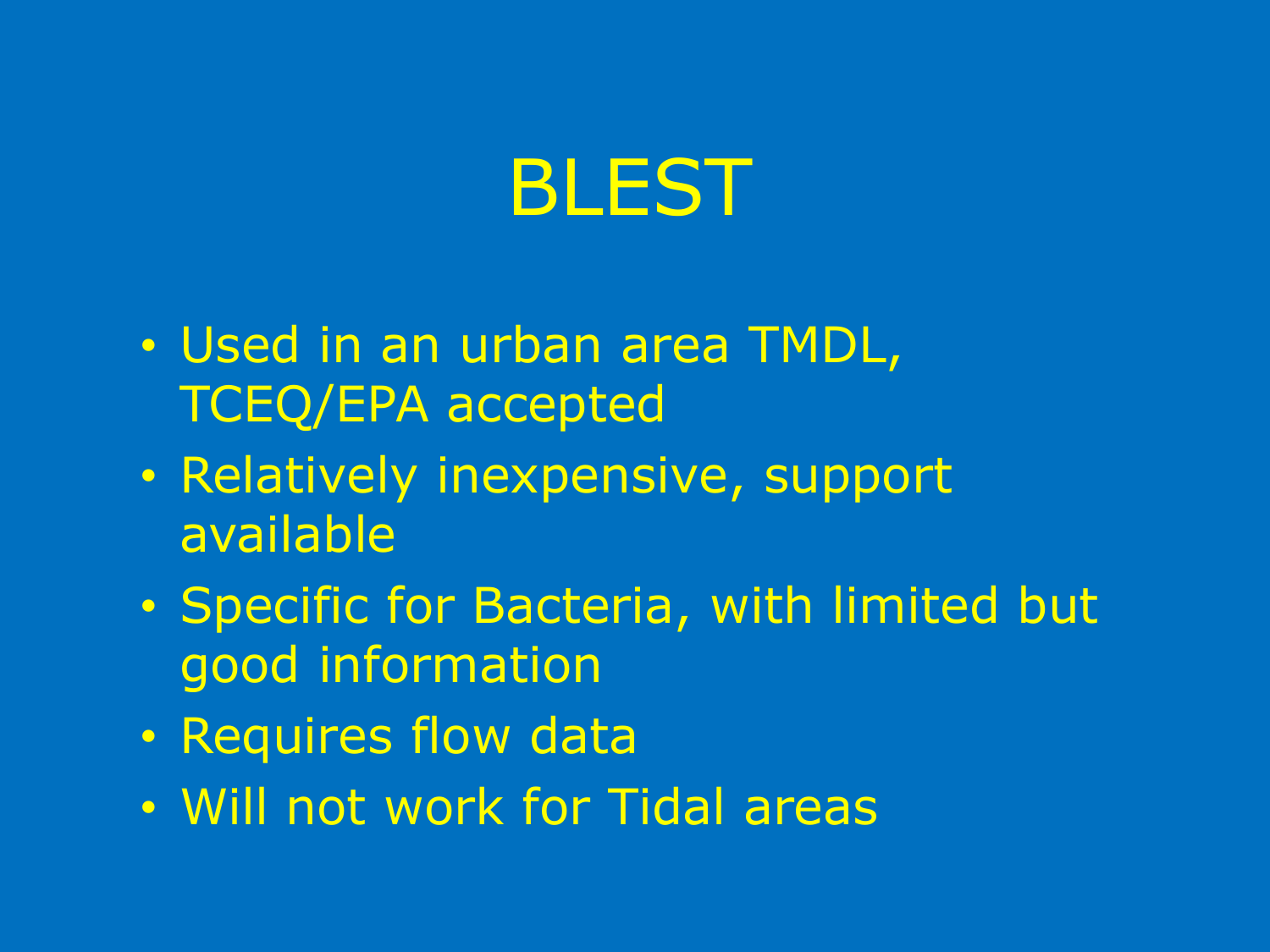### HSPF

- Widely used and TCEQ/EPA accepted
- Great support available
- Moderately expensive
- Very complex and time consuming
- Excellent data quality
- No flow data needed
- Will also work for Tidal areas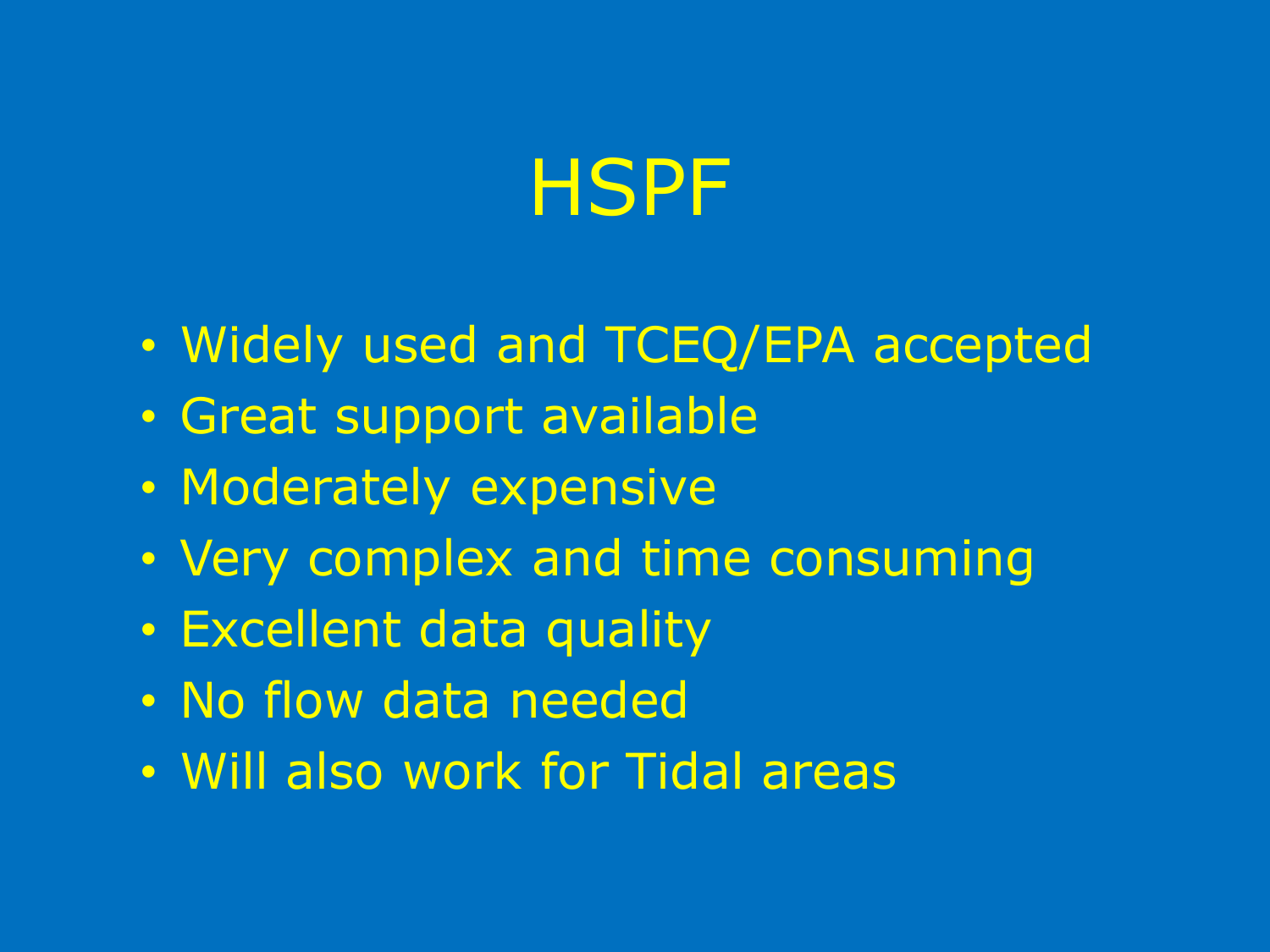#### EPD-RIV1

- New and open source
- Developed by the EPA, not a lot of support available yet
- Moderately expensive, very complex
- Not very time consuming to run
- Excellent data quality
- No flow data needed
- Will also work for Tidal areas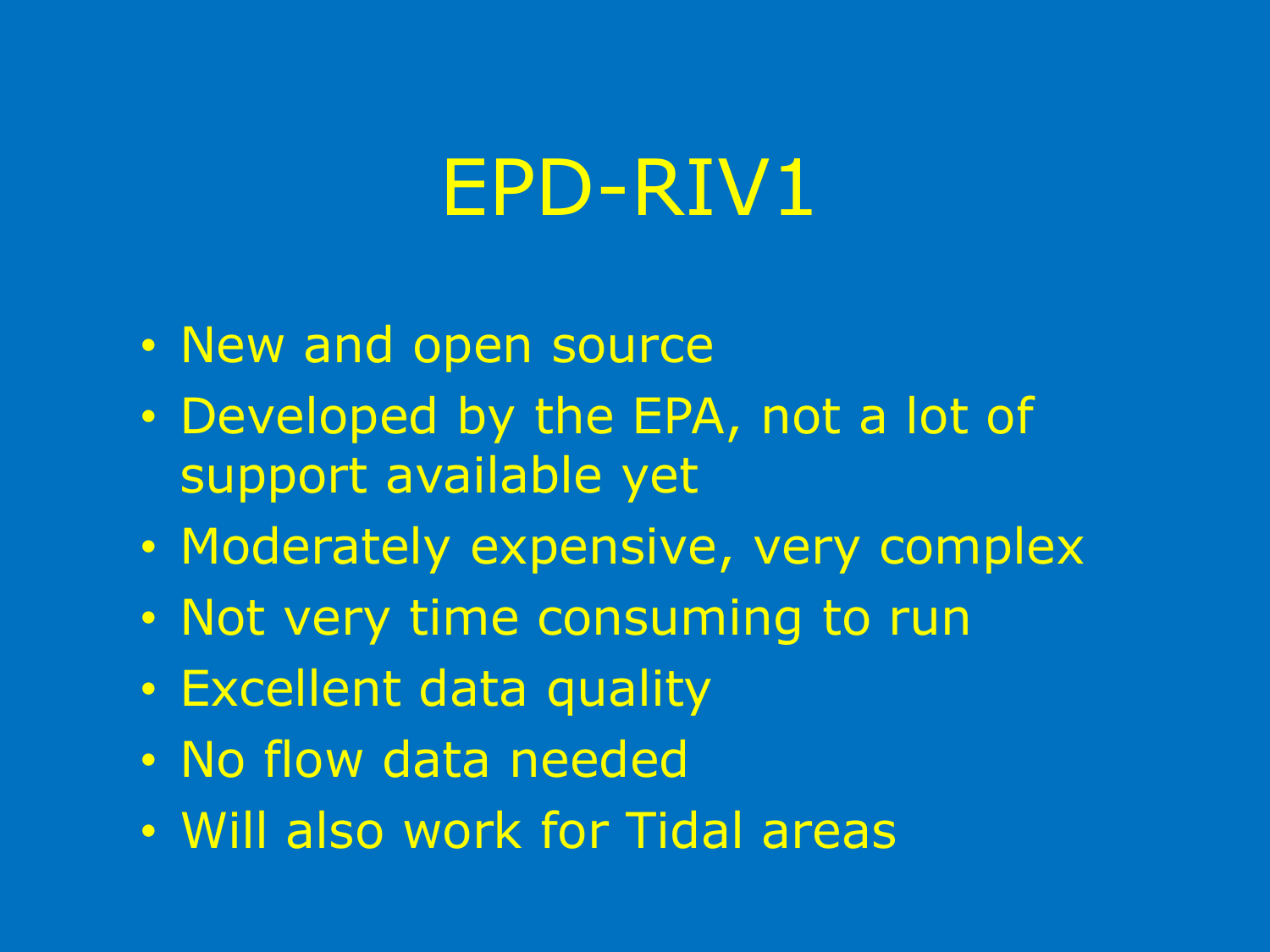## **SWAT**

- Widely used and TCEQ/EPA accepted
- Good support available
- Expensive and very complex
- Time consuming
- Excellent data quality
- No flow data needed
- Will also work for Tidal areas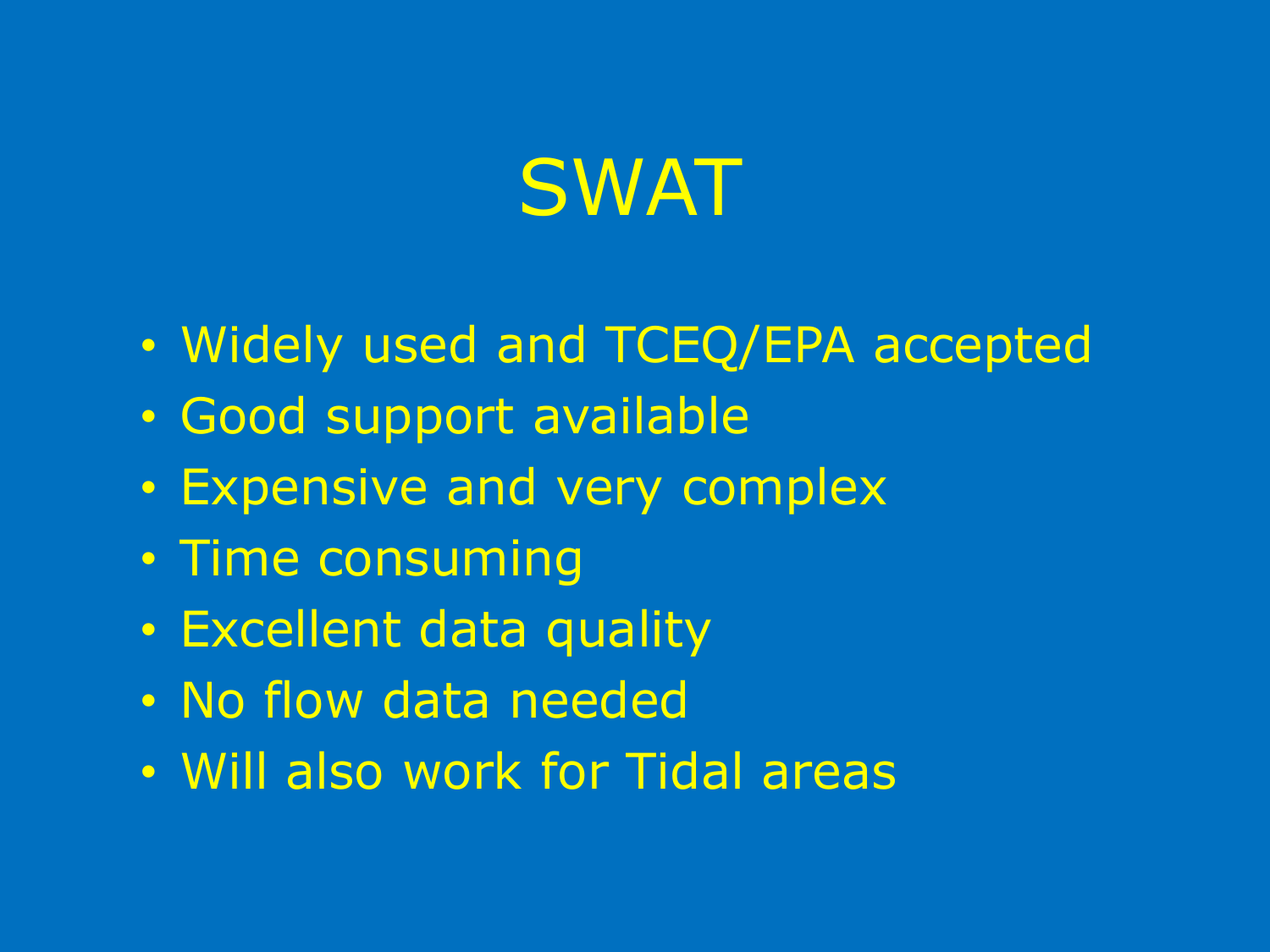# Other Suggestions?

- Quick
- Easy
- Inexpensive
- Excellent data quality